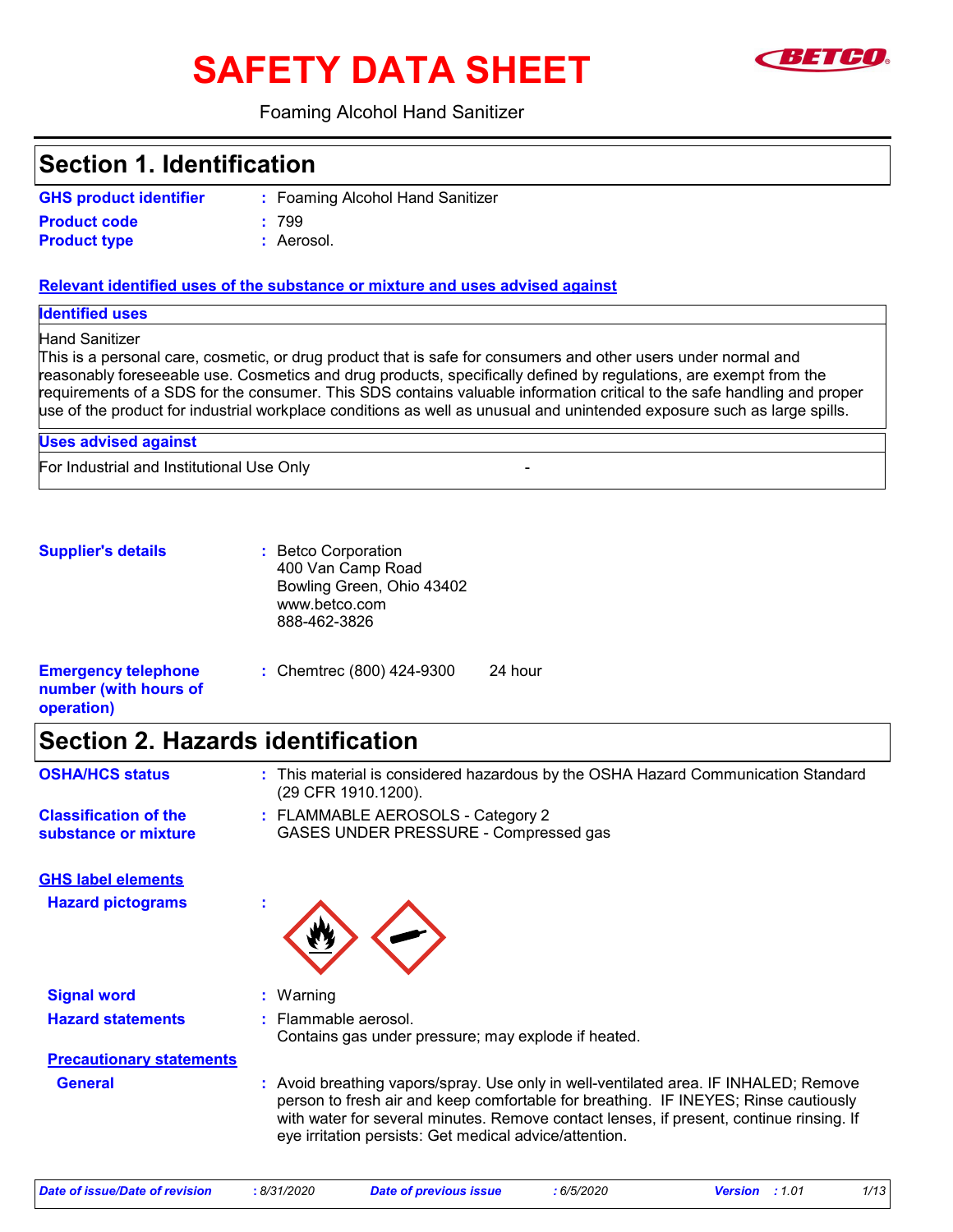# **Section 2. Hazards identification**

| <b>Prevention</b>                          | : Keep away from heat, hot surfaces, sparks, open flames and other ignition sources. No<br>smoking. Do not spray on an open flame or other ignition source. Pressurized<br>container: Do not pierce or burn, even after use. |
|--------------------------------------------|------------------------------------------------------------------------------------------------------------------------------------------------------------------------------------------------------------------------------|
| <b>Response</b>                            | : IF IN EYES: Rinse cautiously with water for several minutes. Remove contact lenses,<br>if present and easy to do. Continue rinsing. If eye irritation persists: Get medical<br>attention                                   |
| <b>Storage</b>                             | : Protect from sunlight. Do not expose to temperatures exceeding 50 °C/122 °F. Store in<br>a well-ventilated place.                                                                                                          |
| <b>Disposal</b>                            | : Dispose of contents and container in accordance with all local, regional, national and<br>international regulations.                                                                                                       |
| <b>Hazards not otherwise</b><br>classified | : None known.                                                                                                                                                                                                                |

# **Section 3. Composition/information on ingredients**

#### **Substance/mixture :** Mixture

**Other means of identification**

**:** Not available.

| <b>Ingredient name</b> | $\frac{9}{6}$ | <b>CAS number</b> |
|------------------------|---------------|-------------------|
| lethanol               | ≥62%          | 64-17-5           |
| Isobutane              | $ 0.1 - 5$    | 75-28-5           |
| $1,1$ - difluoroethane | $0.1 - 5$     | 75-37-6           |

Any concentration shown as a range is to protect confidentiality or is due to batch variation.

**There are no additional ingredients present which, within the current knowledge of the supplier and in the concentrations applicable, are classified as hazardous to health or the environment and hence require reporting in this section.**

**Occupational exposure limits, if available, are listed in Section 8.**

## **Section 4. First aid measures**

#### **Description of necessary first aid measures**

| <b>Potential acute health effects</b><br>Eye contact | : Moderate irritation to eyes and skin near affected areas.                                                                                                                                                                                                                                                                                                                                                                             |
|------------------------------------------------------|-----------------------------------------------------------------------------------------------------------------------------------------------------------------------------------------------------------------------------------------------------------------------------------------------------------------------------------------------------------------------------------------------------------------------------------------|
|                                                      | <b>Most important symptoms/effects, acute and delayed</b>                                                                                                                                                                                                                                                                                                                                                                               |
| <b>Ingestion</b>                                     | : If ingested, do not induce vomiting! If product has been swallowed, drink plenty of water<br>or milk IMMEDIATELY. If the patient is vomiting, continue to offer water or milk. Never<br>give water or milk to an unconscious person. Contact the nearest Poison Control<br>Center or local emergency number. Provide an estimate of the time at which the<br>material was ingested and the amount of the substance that was swallowed |
| <b>Skin contact</b>                                  | : If irritation occurs & product is on the skin, rinse thoroughly with lukewarm water,<br>followed by a thorough washing of the affected area with plenty of soap and water.<br>Remove contaminated clothing and wash thoroughly before ruse. If irritation, redness<br>or swelling persists, consult a physician immediately.                                                                                                          |
| <b>Inhalation</b>                                    | : Remove victim to fresh air and keep comfortable for breathing. Vapors of this product<br>may be moderately irritating to the nose, throat and other tissues of the respiratory<br>system. Symptoms of overexposure can include coughing, wheezing, nasal congestion,<br>and difficulty breathing. Inhalation of concentrated vapors can cause nervous system<br>depression (e.g., drowsiness, dizziness, headaches, nausea).          |
| <b>Eye contact</b>                                   | : If product get in the eyes, flush with copious amounts of lukewarm water for at least 15<br>minutes. Raise and lower eyelid(s) while flushing to ensure thorough irrigation. If<br>problems persist seek immediate medical attention.                                                                                                                                                                                                 |

| Date of issue/Date of revision<br>8/31/2020 | Date of previous issue | 6/5/2020 | <b>Version</b> : 1.01 | 2/13 |
|---------------------------------------------|------------------------|----------|-----------------------|------|
|---------------------------------------------|------------------------|----------|-----------------------|------|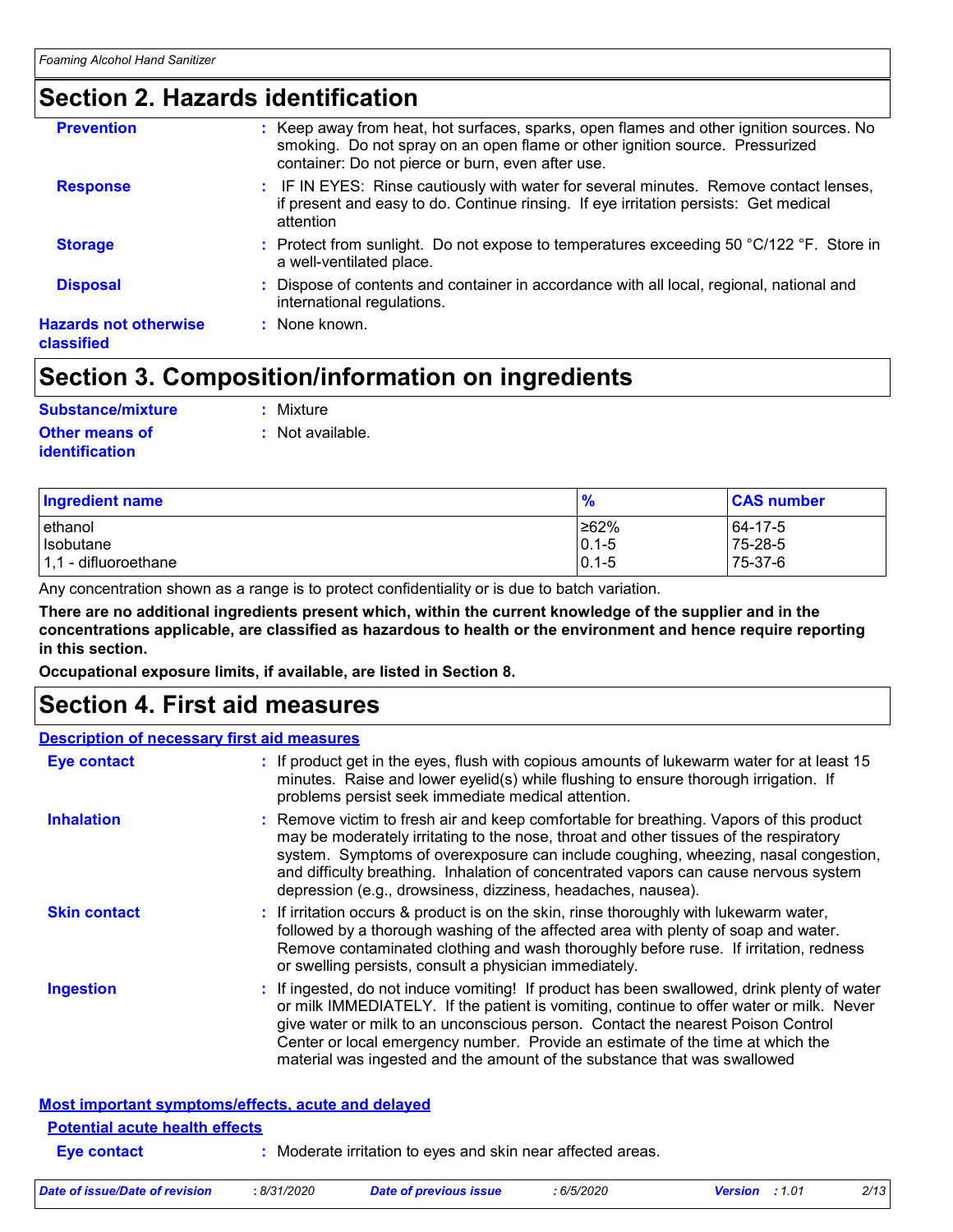# **Section 4. First aid measures**

| <b>Inhalation</b>                   | : Hhigh concentrations of vapors can cause drowsiness, dizziness, headaches and<br>nausea.                                                                                    |
|-------------------------------------|-------------------------------------------------------------------------------------------------------------------------------------------------------------------------------|
| <b>Skin contact</b>                 | : Moderate irritation to eyes and skin near affected areas.                                                                                                                   |
| <b>Ingestion</b>                    | : May cause nausea, vomiting and/or diarrhea and central nervous system depression.                                                                                           |
| <u>Over-exposure signs/symptoms</u> |                                                                                                                                                                               |
| Eye contact                         | : Adverse symptoms may include the following:<br>irritation<br>redness                                                                                                        |
| <b>Inhalation</b>                   | : Adverse symptoms may include the following:<br>respiratory tract irritation<br>coughing                                                                                     |
| <b>Skin contact</b>                 | : No specific data.                                                                                                                                                           |
| <b>Ingestion</b>                    | No specific data.                                                                                                                                                             |
|                                     | <u>Indication of immediate medical attention and special treatment needed, if necessary</u>                                                                                   |
| <b>Notes to physician</b>           | : In case of inhalation of decomposition products in a fire, symptoms may be delayed.<br>The exposed person may need to be kept under medical surveillance for 48 hours.      |
| <b>Specific treatments</b>          | : No specific treatment.                                                                                                                                                      |
| <b>Protection of first-aiders</b>   | : No action shall be taken involving any personal risk or without suitable training. It may<br>be dangerous to the person providing aid to give mouth-to-mouth resuscitation. |

#### **See toxicological information (Section 11)**

| <b>Section 5. Fire-fighting measures</b>                 |                                                                                                                                                                                                                                                                                                                                                                                                                                             |  |
|----------------------------------------------------------|---------------------------------------------------------------------------------------------------------------------------------------------------------------------------------------------------------------------------------------------------------------------------------------------------------------------------------------------------------------------------------------------------------------------------------------------|--|
| <b>Extinguishing media</b>                               |                                                                                                                                                                                                                                                                                                                                                                                                                                             |  |
| <b>Suitable extinguishing</b><br>media                   | : Use an extinguishing agent suitable for the surrounding fire.                                                                                                                                                                                                                                                                                                                                                                             |  |
| <b>Unsuitable extinguishing</b><br>media                 | : None known.                                                                                                                                                                                                                                                                                                                                                                                                                               |  |
| <b>Specific hazards arising</b><br>from the chemical     | : Flammable aerosol. Runoff to sewer may create fire or explosion hazard. In a fire or if<br>heated, a pressure increase will occur and the container may burst, with the risk of a<br>subsequent explosion. Gas may accumulate in low or confined areas or travel a<br>considerable distance to a source of ignition and flash back, causing fire or explosion.<br>Bursting aerosol containers may be propelled from a fire at high speed. |  |
| <b>Hazardous thermal</b><br>decomposition products       | Decomposition products may include the following materials:<br>carbon dioxide<br>carbon monoxide<br>halogenated compounds<br>carbonyl halides                                                                                                                                                                                                                                                                                               |  |
| <b>Special protective actions</b><br>for fire-fighters   | : Promptly isolate the scene by removing all persons from the vicinity of the incident if<br>there is a fire. No action shall be taken involving any personal risk or without suitable<br>training. Move containers from fire area if this can be done without risk. Use water<br>spray to keep fire-exposed containers cool.                                                                                                               |  |
| <b>Special protective</b><br>equipment for fire-fighters | Fire-fighters should wear appropriate protective equipment and self-contained breathing<br>apparatus (SCBA) with a full face-piece operated in positive pressure mode.                                                                                                                                                                                                                                                                      |  |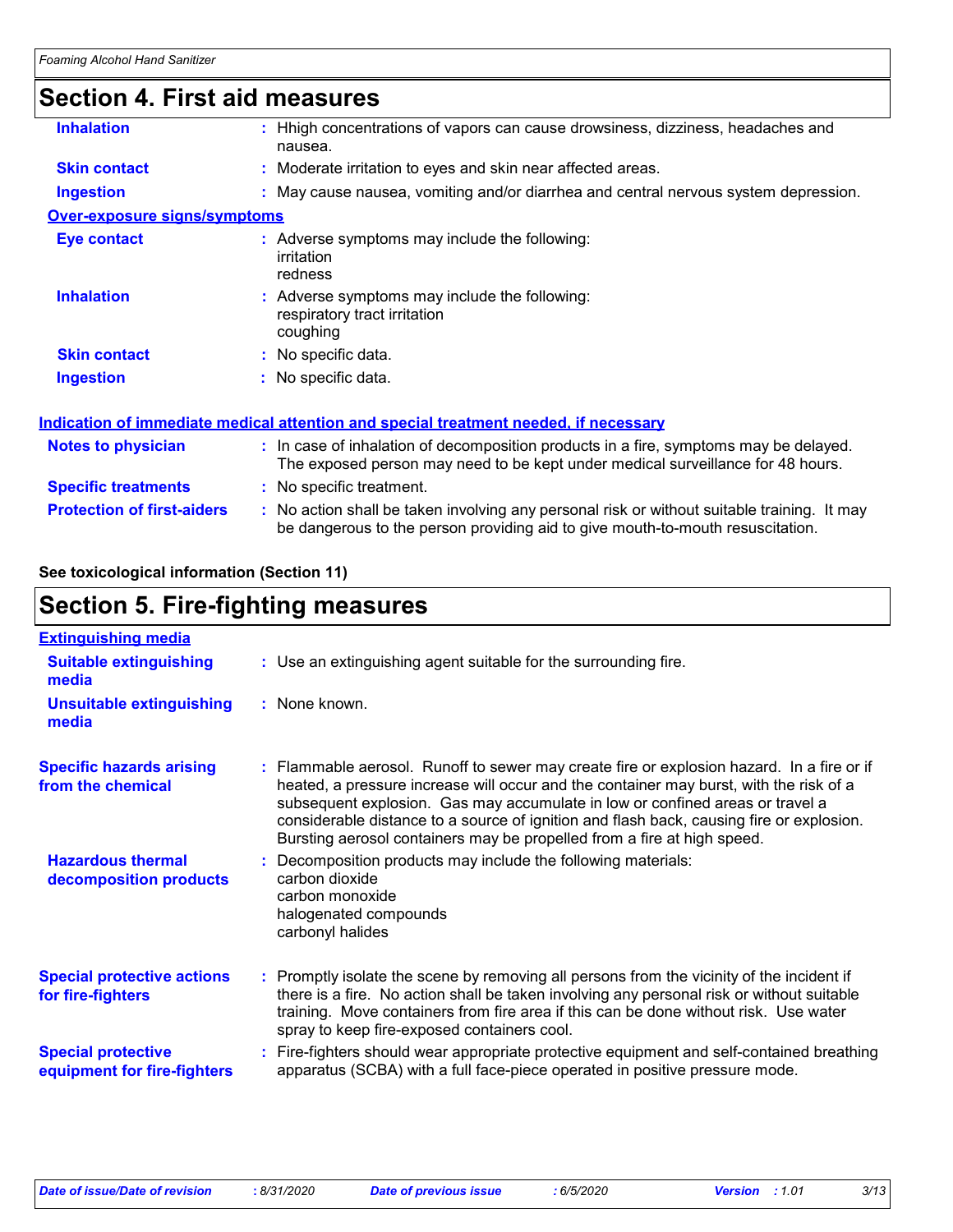# **Section 6. Accidental release measures**

#### **Personal precautions, protective equipment and emergency procedures**

| For non-emergency<br>personnel                               |    | : No action shall be taken involving any personal risk or without suitable training.<br>Evacuate surrounding areas. Keep unnecessary and unprotected personnel from<br>entering. In the case of aerosols being ruptured, care should be taken due to the rapid<br>escape of the pressurized contents and propellant. If a large number of containers are<br>ruptured, treat as a bulk material spillage according to the instructions in the clean-up<br>section. Do not touch or walk through spilled material. Shut off all ignition sources. No<br>flares, smoking or flames in hazard area. Avoid breathing vapor or mist. Provide<br>adequate ventilation. Wear appropriate respirator when ventilation is inadequate. Put<br>on appropriate personal protective equipment. |
|--------------------------------------------------------------|----|----------------------------------------------------------------------------------------------------------------------------------------------------------------------------------------------------------------------------------------------------------------------------------------------------------------------------------------------------------------------------------------------------------------------------------------------------------------------------------------------------------------------------------------------------------------------------------------------------------------------------------------------------------------------------------------------------------------------------------------------------------------------------------|
| For emergency responders                                     | ÷. | If specialized clothing is required to deal with the spillage, take note of any information in<br>Section 8 on suitable and unsuitable materials. See also the information in "For non-<br>emergency personnel".                                                                                                                                                                                                                                                                                                                                                                                                                                                                                                                                                                 |
| <b>Environmental precautions</b>                             |    | : Avoid dispersal of spilled material and runoff and contact with soil, waterways, drains<br>and sewers. Inform the relevant authorities if the product has caused environmental<br>pollution (sewers, waterways, soil or air).                                                                                                                                                                                                                                                                                                                                                                                                                                                                                                                                                  |
| <b>Methods and materials for containment and cleaning up</b> |    |                                                                                                                                                                                                                                                                                                                                                                                                                                                                                                                                                                                                                                                                                                                                                                                  |
| <b>Small spill</b>                                           |    | : Stop leak if without risk. Move containers from spill area. Use spark-proof tools and<br>explosion-proof equipment. Dilute with water and mop up if water-soluble. Alternatively,<br>or if water-insoluble, absorb with an inert dry material and place in an appropriate waste<br>disposal container. Dispose of via a licensed waste disposal contractor.                                                                                                                                                                                                                                                                                                                                                                                                                    |
| <b>Large spill</b>                                           |    | : Stop leak if without risk. Move containers from spill area. Use spark-proof tools and<br>explosion-proof equipment. Approach release from upwind. Prevent entry into sewers,<br>water courses, basements or confined areas. Wash spillages into an effluent treatment<br>plant or proceed as follows. Contain and collect spillage with non-combustible,<br>absorbent material e.g. sand, earth, vermiculite or diatomaceous earth and place in<br>container for disposal according to local regulations (see Section 13). Dispose of via a<br>licensed waste disposal contractor. Contaminated absorbent material may pose the<br>same hazard as the spilled product. Note: see Section 1 for emergency contact<br>information and Section 13 for waste disposal.             |

# **Section 7. Handling and storage**

#### **Precautions for safe handling**

| <b>Protective measures</b>                                                       | : Put on appropriate personal protective equipment (see Section 8). Pressurized<br>container: protect from sunlight and do not expose to temperatures exceeding 50°C. Do<br>not pierce or burn, even after use. Do not ingest. Avoid contact with eyes, skin and<br>clothing. Avoid breathing gas. Avoid breathing vapor or mist. Use only with adequate<br>ventilation. Wear appropriate respirator when ventilation is inadequate. Store and use<br>away from heat, sparks, open flame or any other ignition source. Use explosion-proof<br>electrical (ventilating, lighting and material handling) equipment. Use only non-sparking<br>tools. Empty containers retain product residue and can be hazardous. |
|----------------------------------------------------------------------------------|-----------------------------------------------------------------------------------------------------------------------------------------------------------------------------------------------------------------------------------------------------------------------------------------------------------------------------------------------------------------------------------------------------------------------------------------------------------------------------------------------------------------------------------------------------------------------------------------------------------------------------------------------------------------------------------------------------------------|
| <b>Advice on general</b><br>occupational hygiene                                 | : Eating, drinking and smoking should be prohibited in areas where this material is<br>handled, stored and processed. Workers should wash hands and face before eating,<br>drinking and smoking. Remove contaminated clothing and protective equipment before<br>entering eating areas. See also Section 8 for additional information on hygiene<br>measures.                                                                                                                                                                                                                                                                                                                                                   |
| <b>Conditions for safe storage,</b><br>including any<br><b>incompatibilities</b> | Store in accordance with local regulations. Store away from direct sunlight in a dry, cool<br>and well-ventilated area, away from incompatible materials (see Section 10) and food<br>and drink. Protect from sunlight. Eliminate all ignition sources. Use appropriate<br>containment to avoid environmental contamination. See Section 10 for incompatible<br>materials before handling or use.                                                                                                                                                                                                                                                                                                               |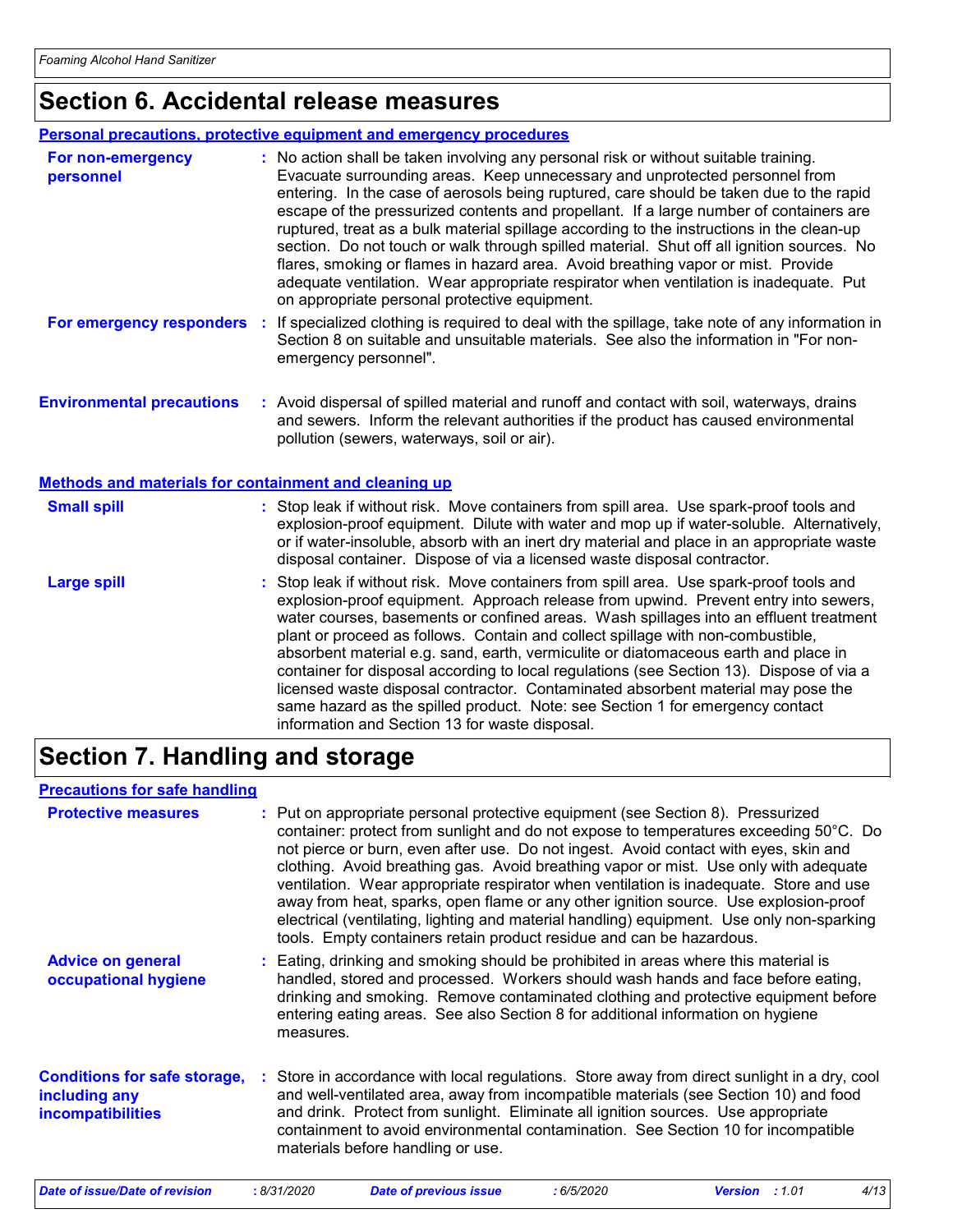# **Section 8. Exposure controls/personal protection**

#### **Control parameters**

#### **Occupational exposure limits**

| <b>Ingredient name</b> | <b>Exposure limits</b>                                                                                                                                                                                                                                |
|------------------------|-------------------------------------------------------------------------------------------------------------------------------------------------------------------------------------------------------------------------------------------------------|
| ethanol                | <b>ACGIH TLV (United States, 3/2018).</b><br>STEL: 1000 ppm 15 minutes.<br>OSHA PEL 1989 (United States, 3/1989).<br>TWA: 1000 ppm 8 hours.<br>TWA: 1900 mg/m <sup>3</sup> 8 hours.<br>NIOSH REL (United States, 10/2016).<br>TWA: 1000 ppm 10 hours. |
|                        | TWA: 1900 mg/m <sup>3</sup> 10 hours.<br>OSHA PEL (United States, 5/2018).<br>TWA: 1000 ppm 8 hours.<br>TWA: 1900 mg/m <sup>3</sup> 8 hours.                                                                                                          |

| <b>Appropriate engineering</b><br><b>controls</b><br><b>Environmental exposure</b><br>controls | ÷. | : Use only with adequate ventilation. If user operations generate dust, fumes, gas, vapor<br>or mist, use process enclosures, local exhaust ventilation or other engineering controls<br>to keep worker exposure to airborne contaminants below any recommended or statutory<br>limits. The engineering controls also need to keep gas, vapor or dust concentrations<br>below any lower explosive limits. Use explosion-proof ventilation equipment.<br>Emissions from ventilation or work process equipment should be checked to ensure<br>they comply with the requirements of environmental protection legislation. In some<br>cases, fume scrubbers, filters or engineering modifications to the process equipment<br>will be necessary to reduce emissions to acceptable levels. |
|------------------------------------------------------------------------------------------------|----|---------------------------------------------------------------------------------------------------------------------------------------------------------------------------------------------------------------------------------------------------------------------------------------------------------------------------------------------------------------------------------------------------------------------------------------------------------------------------------------------------------------------------------------------------------------------------------------------------------------------------------------------------------------------------------------------------------------------------------------------------------------------------------------|
| <b>Individual protection measures</b>                                                          |    |                                                                                                                                                                                                                                                                                                                                                                                                                                                                                                                                                                                                                                                                                                                                                                                       |
| <b>Hygiene measures</b>                                                                        |    | : Wash hands, forearms and face thoroughly after handling chemical products, before<br>eating, smoking and using the lavatory and at the end of the working period.<br>Appropriate techniques should be used to remove potentially contaminated clothing.<br>Wash contaminated clothing before reusing. Ensure that eyewash stations and safety<br>showers are close to the workstation location.                                                                                                                                                                                                                                                                                                                                                                                     |
| <b>Eye/face protection</b>                                                                     |    | : Safety eyewear complying with an approved standard should be used when a risk<br>assessment indicates this is necessary to avoid exposure to liquid splashes, mists,<br>gases or dusts. If contact is possible, the following protection should be worn, unless<br>the assessment indicates a higher degree of protection: safety glasses with side-<br>shields.                                                                                                                                                                                                                                                                                                                                                                                                                    |
| <b>Skin protection</b>                                                                         |    |                                                                                                                                                                                                                                                                                                                                                                                                                                                                                                                                                                                                                                                                                                                                                                                       |
| <b>Hand protection</b>                                                                         |    | : Chemical-resistant, impervious gloves complying with an approved standard should be<br>worn at all times when handling chemical products if a risk assessment indicates this is<br>necessary. Considering the parameters specified by the glove manufacturer, check<br>during use that the gloves are still retaining their protective properties. It should be<br>noted that the time to breakthrough for any glove material may be different for different<br>glove manufacturers. In the case of mixtures, consisting of several substances, the<br>protection time of the gloves cannot be accurately estimated.                                                                                                                                                                |
| <b>Body protection</b>                                                                         | ÷. | Personal protective equipment for the body should be selected based on the task being<br>performed and the risks involved and should be approved by a specialist before<br>handling this product. When there is a risk of ignition from static electricity, wear anti-<br>static protective clothing. For the greatest protection from static discharges, clothing<br>should include anti-static overalls, boots and gloves.                                                                                                                                                                                                                                                                                                                                                          |
| <b>Other skin protection</b>                                                                   |    | : Appropriate footwear and any additional skin protection measures should be selected<br>based on the task being performed and the risks involved and should be approved by a<br>specialist before handling this product.                                                                                                                                                                                                                                                                                                                                                                                                                                                                                                                                                             |

*Date of issue/Date of revision* **:** *8/31/2020 Date of previous issue : 6/5/2020 Version : 1.01 5/13*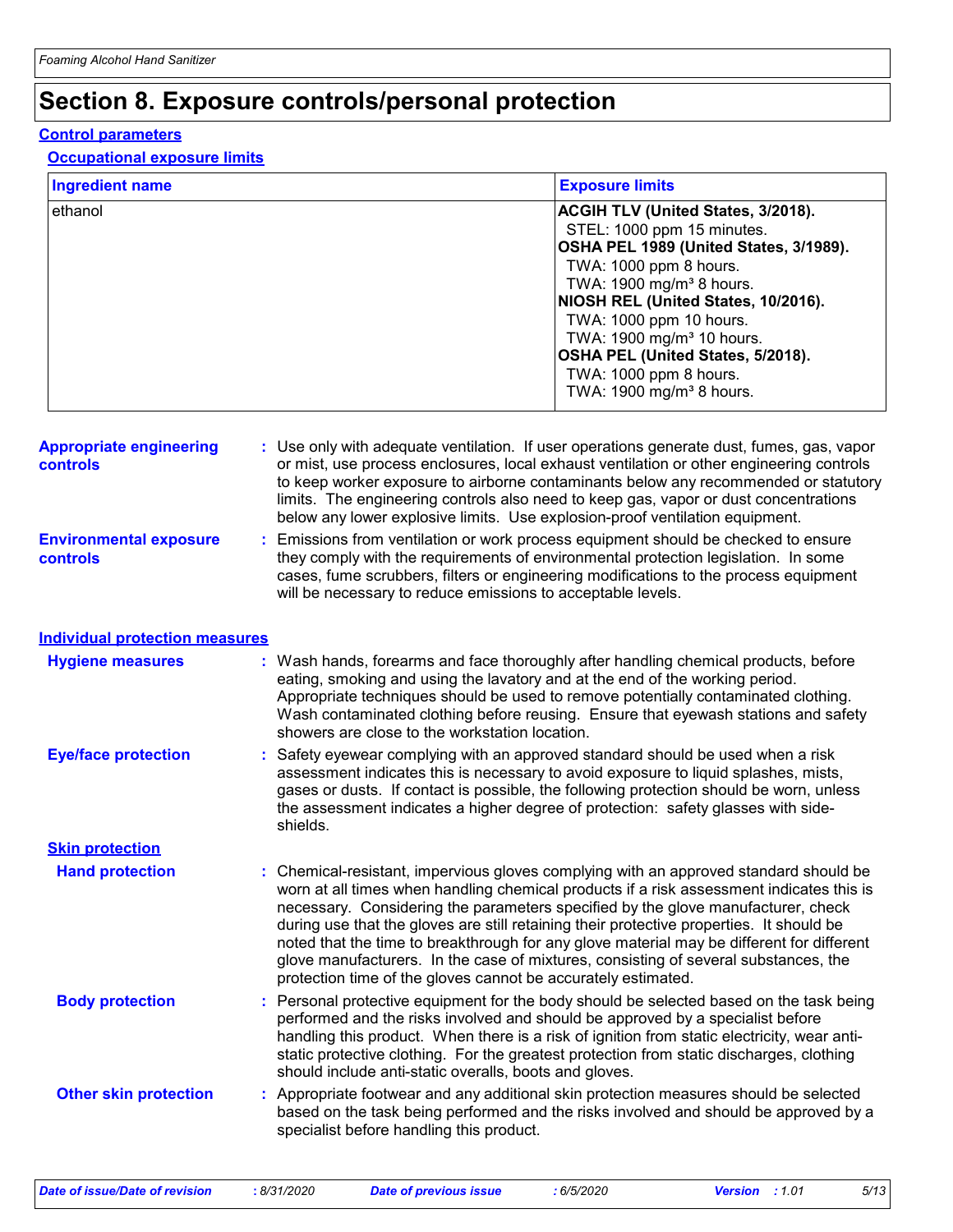# **Section 8. Exposure controls/personal protection**

```
Respiratory protection :
```
: Based on the hazard and potential for exposure, select a respirator that meets the appropriate standard or certification. Respirators must be used according to a respiratory protection program to ensure proper fitting, training, and other important aspects of use.

# **Section 9. Physical and chemical properties**

| <b>Appearance</b>                                 |                                                                 |
|---------------------------------------------------|-----------------------------------------------------------------|
| <b>Physical state</b>                             | : Liquid. [Aerosol.]                                            |
| Color                                             | Not available.                                                  |
| Odor                                              | Fresh Clean                                                     |
| <b>Odor threshold</b>                             | Not available.                                                  |
| pH                                                | Not applicable.                                                 |
| <b>Melting point</b>                              | Not available.                                                  |
| <b>Boiling point</b>                              | Not available.                                                  |
| <b>Flash point</b>                                | Not available.                                                  |
| <b>Evaporation rate</b>                           | Not available.                                                  |
| <b>Flammability (solid, gas)</b>                  | : Not available.                                                |
| Lower and upper explosive<br>(flammable) limits   | : Not available.                                                |
| <b>Vapor pressure</b>                             | : 9.1 kPa (68 mm Hg) [room temperature]                         |
| <b>Vapor density</b>                              | : $>1$ [Air = 1]                                                |
| <b>Relative density</b>                           | $: 0.85$ to 0.95                                                |
| <b>Solubility</b>                                 | : Soluble in the following materials: cold water and hot water. |
| <b>Solubility in water</b>                        | : Not available.                                                |
| <b>Partition coefficient: n-</b><br>octanol/water | : Not available.                                                |
| <b>Auto-ignition temperature</b>                  | : Not available.                                                |
| <b>Decomposition temperature</b>                  | Not available.                                                  |
| <b>Viscosity</b>                                  | $:$ Not available.                                              |
| Flow time (ISO 2431)                              | Not available.                                                  |
| <b>Aerosol product</b>                            |                                                                 |
| <b>Type of aerosol</b>                            | $:$ Foam                                                        |
| <b>Heat of combustion</b>                         | 0.8925 kJ/g                                                     |
|                                                   |                                                                 |

### **Section 10. Stability and reactivity**

| <b>Reactivity</b>                                   | : No specific test data related to reactivity available for this product or its ingredients. |
|-----------------------------------------------------|----------------------------------------------------------------------------------------------|
| <b>Chemical stability</b>                           | : The product is stable.                                                                     |
| <b>Possibility of hazardous</b><br><b>reactions</b> | : Under normal conditions of storage and use, hazardous reactions will not occur.            |
| <b>Conditions to avoid</b>                          | : Avoid all possible sources of ignition (spark or flame).                                   |
| <b>Incompatible materials</b>                       | : Not available.                                                                             |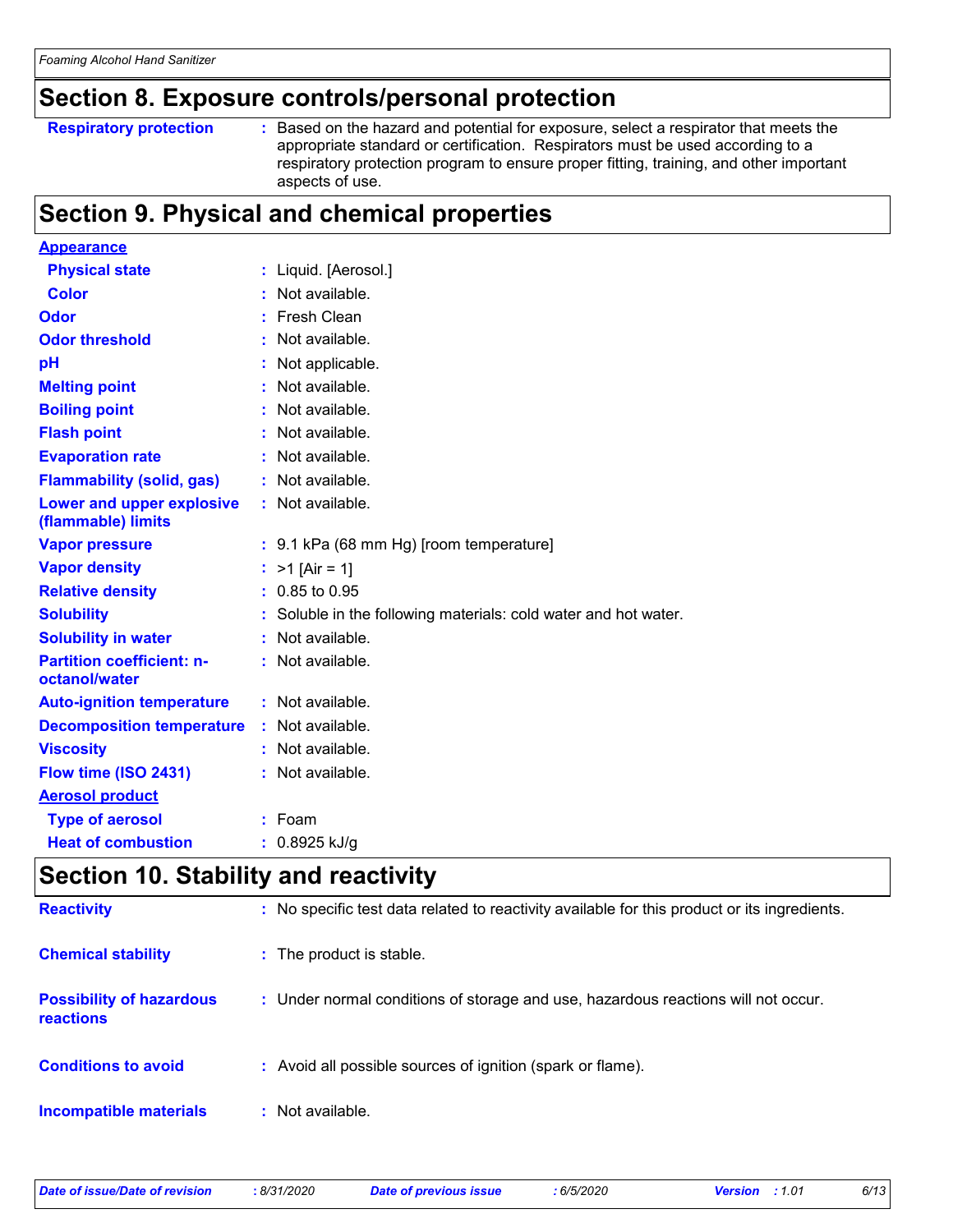# **Section 10. Stability and reactivity**

**Hazardous decomposition products**

Under normal conditions of storage and use, hazardous decomposition products should **:** not be produced.

# **Section 11. Toxicological information**

#### **Information on toxicological effects**

#### **Acute toxicity**

| <b>Product/ingredient name</b> | <b>Result</b>                | <b>Species</b> | <b>Dose</b>              | <b>Exposure</b> |
|--------------------------------|------------------------------|----------------|--------------------------|-----------------|
| lethanol                       | <b>LC50 Inhalation Vapor</b> | Rat            | 124700 mg/m <sup>3</sup> | 4 hours         |
|                                | LD50 Oral                    | Rat            | 7 g/kg                   |                 |

#### **Irritation/Corrosion**

| <b>Product/ingredient name</b> | <b>Result</b>            | <b>Species</b> | <b>Score</b> | <b>Exposure</b>           | <b>Observation</b>       |
|--------------------------------|--------------------------|----------------|--------------|---------------------------|--------------------------|
| ethanol                        | Eyes - Mild irritant     | Rabbit         |              | 24 hours 500              |                          |
|                                | Eyes - Moderate irritant | Rabbit         |              | milligrams<br>0.066666667 |                          |
|                                |                          |                |              | minutes 100<br>milligrams |                          |
|                                | Eyes - Moderate irritant | Rabbit         |              | 100<br>microliters        |                          |
|                                | Eyes - Severe irritant   | Rabbit         |              | 500                       |                          |
|                                | Skin - Mild irritant     | Rabbit         |              | milligrams<br>400         |                          |
|                                | Skin - Moderate irritant | Rabbit         |              | milligrams<br>24 hours 20 | $\overline{\phantom{a}}$ |
|                                |                          |                |              | milligrams                |                          |

#### **Sensitization**

Not available.

#### **Mutagenicity**

Not available.

#### **Carcinogenicity**

Not available.

#### **Classification**

| <b>Product/ingredient name OSHA</b> | <b>IARC</b> |  |
|-------------------------------------|-------------|--|
| ethanol                             |             |  |

#### **Reproductive toxicity**

Not available.

### **Teratogenicity**

Not available.

#### **Specific target organ toxicity (single exposure)**

Not available.

#### **Specific target organ toxicity (repeated exposure)**

Not available.

#### **Aspiration hazard**

Not available.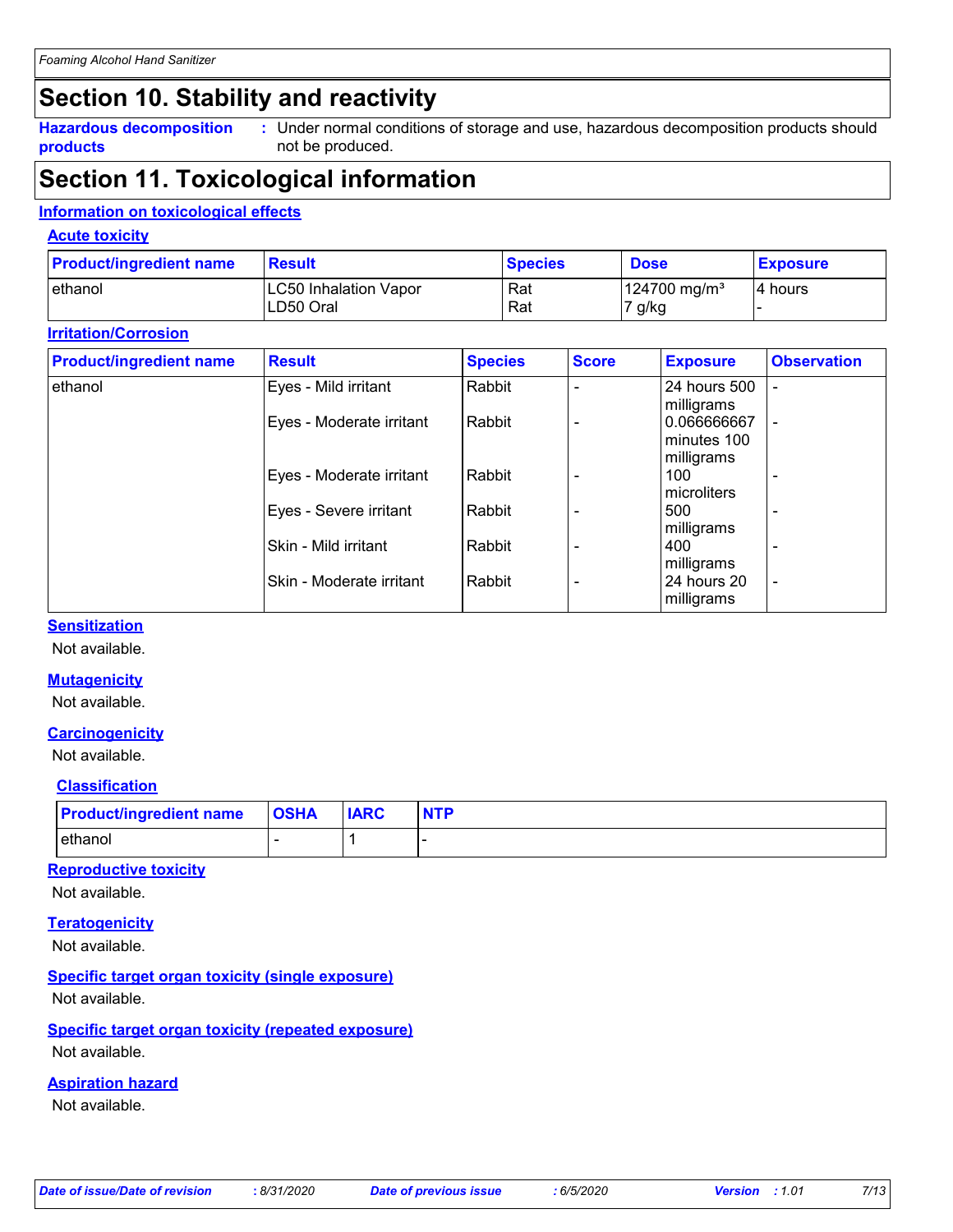# **Section 11. Toxicological information**

| <b>Information on the likely</b><br>routes of exposure | $:$ Not available.                                                                         |
|--------------------------------------------------------|--------------------------------------------------------------------------------------------|
| <b>Potential acute health effects</b>                  |                                                                                            |
| <b>Eye contact</b>                                     | : Moderate irritation to eyes and skin near affected areas.                                |
| <b>Inhalation</b>                                      | : Hhigh concentrations of vapors can cause drowsiness, dizziness, headaches and<br>nausea. |
| <b>Skin contact</b>                                    | : Moderate irritation to eyes and skin near affected areas.                                |
| <b>Ingestion</b>                                       | : May cause nausea, vomiting and/or diarrhea and central nervous system depression.        |
|                                                        |                                                                                            |

### **Symptoms related to the physical, chemical and toxicological characteristics**

| <b>Eye contact</b>  | : Adverse symptoms may include the following:<br>irritation<br>redness                    |
|---------------------|-------------------------------------------------------------------------------------------|
| <b>Inhalation</b>   | : Adverse symptoms may include the following:<br>respiratory tract irritation<br>coughing |
| <b>Skin contact</b> | : No specific data.                                                                       |
| <b>Ingestion</b>    | : No specific data.                                                                       |

#### **Delayed and immediate effects and also chronic effects from short and long term exposure**

| <b>Short term exposure</b>              |                                                     |
|-----------------------------------------|-----------------------------------------------------|
| <b>Potential immediate</b><br>effects   | $:$ Not available.                                  |
| <b>Potential delayed effects</b>        | $:$ Not available.                                  |
| <b>Long term exposure</b>               |                                                     |
| <b>Potential immediate</b><br>effects   | $:$ Not available.                                  |
| <b>Potential delayed effects</b>        | : Not available.                                    |
| <b>Potential chronic health effects</b> |                                                     |
| Not available.                          |                                                     |
| <b>General</b>                          | : No known significant effects or critical hazards. |
| <b>Carcinogenicity</b>                  | : No known significant effects or critical hazards. |
| <b>Mutagenicity</b>                     | No known significant effects or critical hazards.   |
| <b>Teratogenicity</b>                   | No known significant effects or critical hazards.   |
| <b>Developmental effects</b>            | No known significant effects or critical hazards.   |
| <b>Fertility effects</b>                | No known significant effects or critical hazards.   |

#### **Numerical measures of toxicity**

Not available. **Acute toxicity estimates**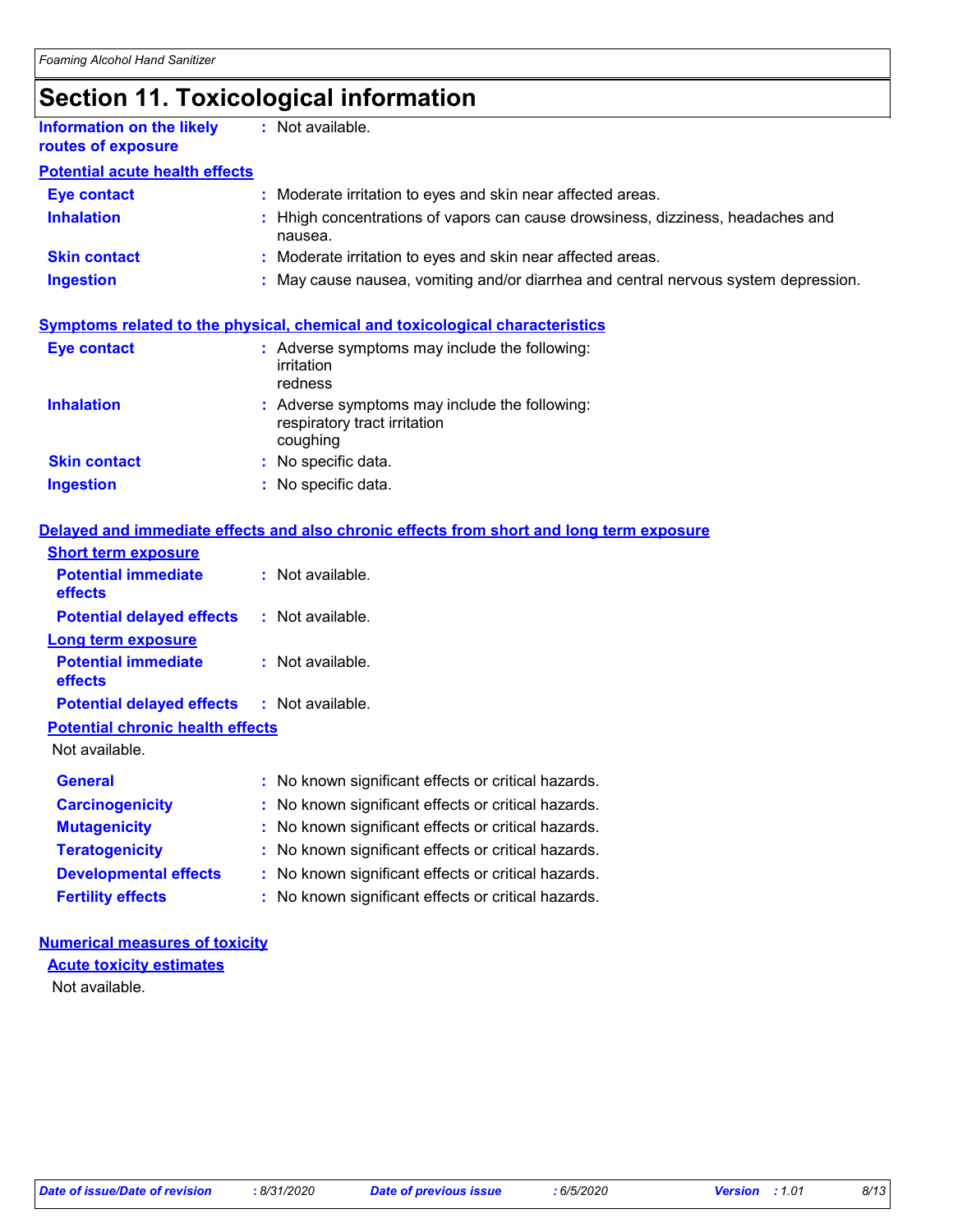# **Section 12. Ecological information**

#### **Toxicity**

| <b>Product/ingredient name</b> | <b>Result</b>                        | <b>Species</b>                                  | <b>Exposure</b> |
|--------------------------------|--------------------------------------|-------------------------------------------------|-----------------|
| ethanol                        | Acute EC50 17.921 mg/l Marine water  | Algae - Ulva pertusa                            | 96 hours        |
|                                | Acute EC50 2000 µg/l Fresh water     | Daphnia - Daphnia magna                         | 48 hours        |
|                                | Acute LC50 25500 µg/l Marine water   | Crustaceans - Artemia<br>I franciscana - Larvae | 48 hours        |
|                                | Acute LC50 42000 µg/l Fresh water    | Fish - Oncorhynchus mykiss                      | 4 days          |
|                                | Chronic NOEC 4.995 mg/l Marine water | Algae - Ulva pertusa                            | 96 hours        |
|                                | Chronic NOEC 100 ul/L Fresh water    | Daphnia - Daphnia magna -<br>Neonate            | 21 days         |
|                                | Chronic NOEC 0.375 ul/L Fresh water  | Fish - Gambusia holbrooki -<br>Larvae           | 12 weeks        |

#### **Persistence and degradability**

Not available.

#### **Bioaccumulative potential**

| <b>Product/ingredient name</b> | <b>LogP</b> <sub>ow</sub> | <b>BCF</b> | <b>Potential</b> |
|--------------------------------|---------------------------|------------|------------------|
| ethanol                        | $-0.35$                   |            | low              |

#### **Mobility in soil**

**Soil/water partition coefficient (KOC)**

**:** Not available.

#### **Other adverse effects** : No known significant effects or critical hazards.

### **Section 13. Disposal considerations**

**Disposal methods :**

The generation of waste should be avoided or minimized wherever possible. Disposal of this product, solutions and any by-products should at all times comply with the requirements of environmental protection and waste disposal legislation and any regional local authority requirements. Dispose of surplus and non-recyclable products via a licensed waste disposal contractor. Waste should not be disposed of untreated to the sewer unless fully compliant with the requirements of all authorities with jurisdiction. Waste packaging should be recycled. Incineration or landfill should only be considered when recycling is not feasible. This material and its container must be disposed of in a safe way. Empty containers or liners may retain some product residues. Do not puncture or incinerate container.

# **Section 14. Transport information**

|                                   | <b>DOT</b><br><b>Classification</b> | <b>TDG</b><br><b>Classification</b> | <b>Mexico</b><br><b>Classification</b> | <b>ADR/RID</b>  | <b>IMDG</b>     | <b>IATA</b>            |
|-----------------------------------|-------------------------------------|-------------------------------------|----------------------------------------|-----------------|-----------------|------------------------|
| <b>UN number</b>                  | <b>UN1950</b>                       | <b>UN1950</b>                       | <b>UN1950</b>                          | <b>UN1950</b>   | UN1950          | <b>UN1950</b>          |
| <b>UN proper</b><br>shipping name | <b>AEROSOLS</b>                     | <b>AEROSOLS</b>                     | <b>AEROSOLS</b>                        | <b>AEROSOLS</b> | <b>AEROSOLS</b> | Aerosols,<br>flammable |
|                                   |                                     |                                     |                                        |                 |                 |                        |
|                                   |                                     |                                     |                                        |                 |                 |                        |
| Date of issue/Date of revision    | :8/31/2020                          |                                     | <b>Date of previous issue</b>          | :6/5/2020       | <b>Version</b>  | 9/13<br>:1.01          |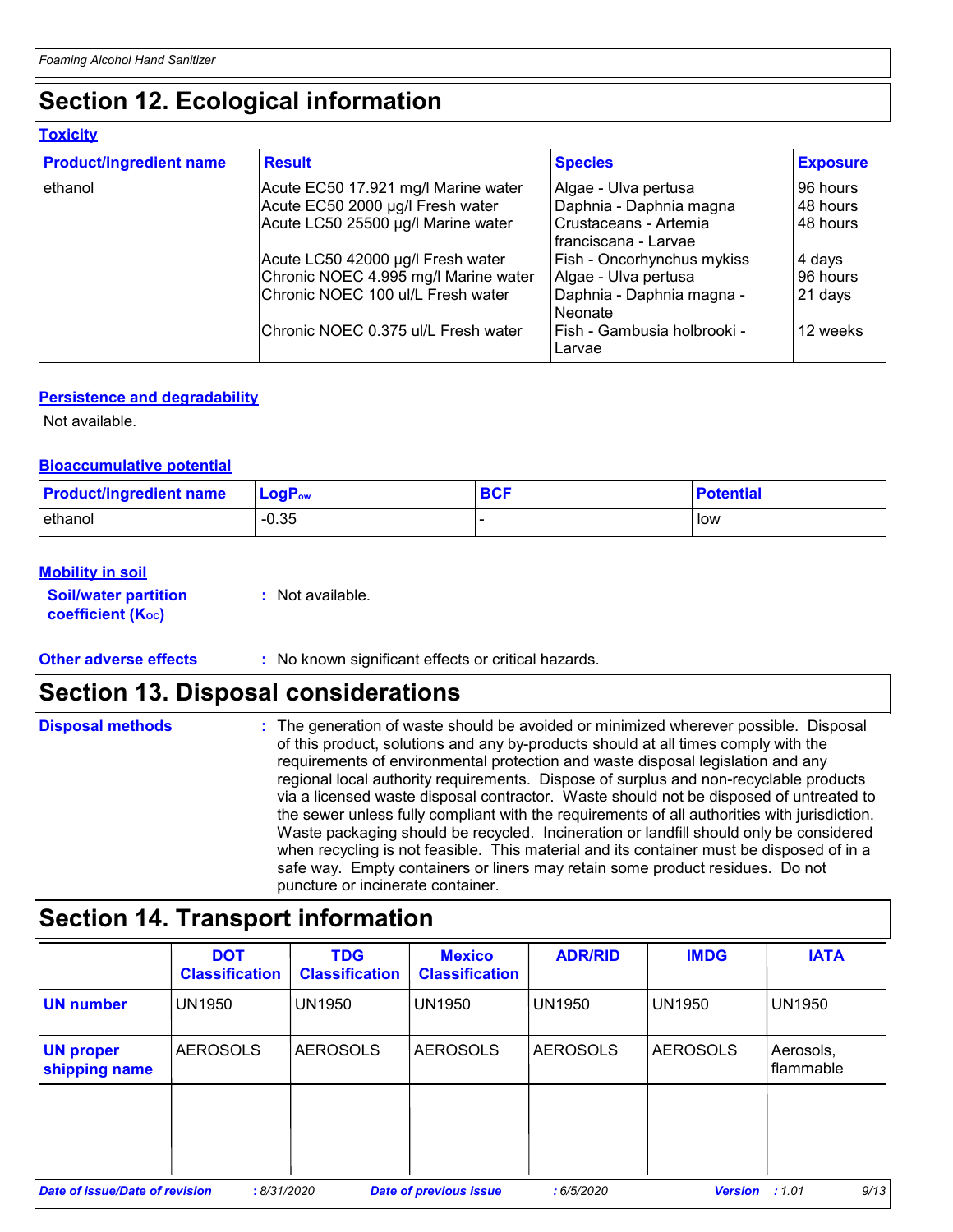| <b>Section 14. Transport information</b> |                                                                                                                                                                                                                                                                 |                                                                                                                                  |     |                |     |     |  |
|------------------------------------------|-----------------------------------------------------------------------------------------------------------------------------------------------------------------------------------------------------------------------------------------------------------------|----------------------------------------------------------------------------------------------------------------------------------|-----|----------------|-----|-----|--|
| <b>Transport</b>                         | 2.1                                                                                                                                                                                                                                                             | 2.1                                                                                                                              | 2.1 | $\overline{2}$ | 2.1 | 2.1 |  |
| hazard class(es)                         |                                                                                                                                                                                                                                                                 |                                                                                                                                  |     |                |     |     |  |
| <b>Packing group</b>                     |                                                                                                                                                                                                                                                                 |                                                                                                                                  |     |                |     |     |  |
| <b>Environmental</b><br>hazards          | No.                                                                                                                                                                                                                                                             | No.                                                                                                                              | No. | No.            | No. | No. |  |
| <b>Additional information</b>            |                                                                                                                                                                                                                                                                 |                                                                                                                                  |     |                |     |     |  |
| <b>DOT Classification</b>                |                                                                                                                                                                                                                                                                 | : Limited quantity No.                                                                                                           |     |                |     |     |  |
| <b>TDG Classification</b>                |                                                                                                                                                                                                                                                                 | : Product classified as per the following sections of the Transportation of Dangerous<br>Goods Regulations: 2.13-2.17 (Class 2). |     |                |     |     |  |
| <b>ADR/RID</b>                           |                                                                                                                                                                                                                                                                 | Tunnel code (D)                                                                                                                  |     |                |     |     |  |
|                                          | <b>Special precautions for user</b><br>Transport within user's premises: always transport in closed containers that are<br>- 10<br>upright and secure. Ensure that persons transporting the product know what to do in the<br>event of an accident or spillage. |                                                                                                                                  |     |                |     |     |  |
| <b>Transport in bulk according</b>       | to Annex II of MARPOL and                                                                                                                                                                                                                                       | : Not available.                                                                                                                 |     |                |     |     |  |

## **Section 15. Regulatory information**

| <b>U.S. Federal regulations</b>                                                   | : TSCA 8(a) CDR Exempt/Partial exemption: Not determined                                        |
|-----------------------------------------------------------------------------------|-------------------------------------------------------------------------------------------------|
|                                                                                   | Clean Air Act (CAA) 112 regulated flammable substances: 1,1-difluoroethane;<br><b>Isobutane</b> |
| <b>Clean Air Act Section 112</b><br>(b) Hazardous Air<br><b>Pollutants (HAPs)</b> | : Not listed                                                                                    |
| <b>Clean Air Act Section 602</b><br><b>Class I Substances</b>                     | : Not listed                                                                                    |
| <b>Clean Air Act Section 602</b><br><b>Class II Substances</b>                    | : Not listed                                                                                    |
| <b>DEA List I Chemicals</b><br>(Precursor Chemicals)                              | : Not listed                                                                                    |
| <b>DEA List II Chemicals</b><br><b>(Essential Chemicals)</b>                      | : Not listed                                                                                    |
| <b>SARA 302/304</b>                                                               |                                                                                                 |
| <b>Composition/information on ingredients</b>                                     |                                                                                                 |
| No products were found.                                                           |                                                                                                 |
| <b>SARA 304 RQ</b>                                                                | : Not applicable.                                                                               |
| <b>SARA 311/312</b>                                                               |                                                                                                 |
| <b>Classification</b>                                                             | : FLAMMABLE AEROSOLS - Category 2<br>GASES UNDER PRESSURE - Compressed gas                      |
| <b>Composition/information on ingredients</b>                                     |                                                                                                 |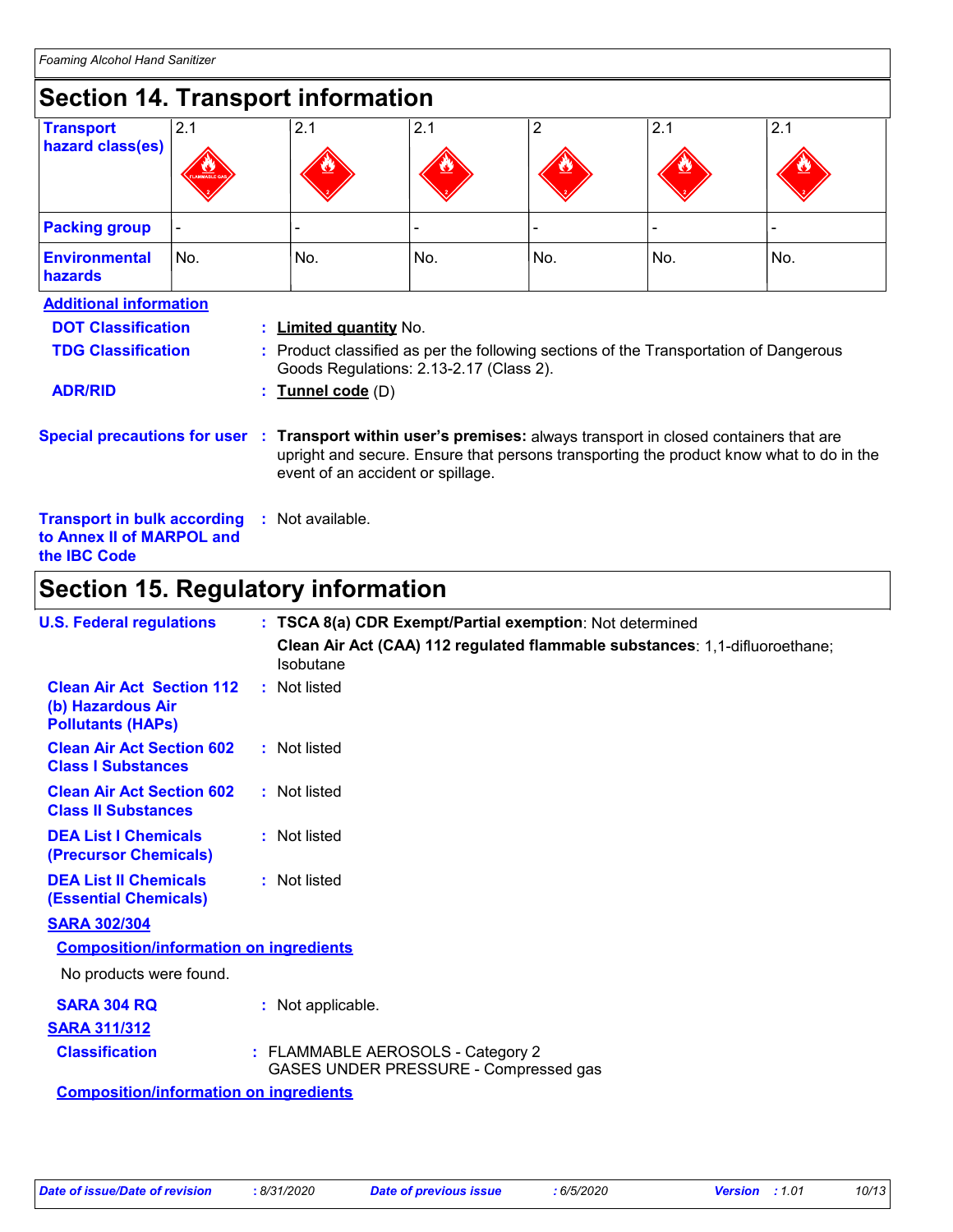# **Section 15. Regulatory information**

| <b>Name</b>          | $\frac{9}{6}$ | <b>Classification</b>                       |
|----------------------|---------------|---------------------------------------------|
| ethanol              | $≥50 - ≤75$   | <b>FLAMMABLE LIQUIDS - Category 2</b>       |
|                      |               | <b>EYE IRRITATION - Category 2A</b>         |
| 1,1 - difluoroethane | ≤3            | <b>FLAMMABLE GASES - Category 1</b>         |
|                      |               | <b>GASES UNDER PRESSURE - Liquefied gas</b> |

#### **State regulations**

| <b>Massachusetts</b> | : The following components are listed: ETHYL ALCOHOL; DENATURED ALCOHOL;<br>DIFLUOROETHANE; ISOBUTANE                                         |
|----------------------|-----------------------------------------------------------------------------------------------------------------------------------------------|
| <b>New York</b>      | : None of the components are listed.                                                                                                          |
| <b>New Jersey</b>    | : The following components are listed: ETHYL ALCOHOL; ALCOHOL;<br>1,1-DIFLUOROETHANE; ETHANE, 1,1-DIFLUORO-; Isobutane; PROPANE,<br>2-METHYL- |
| Pennsylvania         | : The following components are listed: DENATURED ALCOHOL; ETHANOL; PROPANE,<br>2-METHYL-                                                      |

#### **California Prop. 65**

This product does not require a Safe Harbor warning under California Prop. 65.

#### **International regulations**

#### **Chemical Weapon Convention List Schedules I, II & III Chemicals**

Not listed.

#### **Montreal Protocol**

| <b>Ingredient name</b> | <b>Status</b>     |  |
|------------------------|-------------------|--|
| HFC-152a               | Group,<br>Annex F |  |

**Stockholm Convention on Persistent Organic Pollutants**

Not listed.

**Rotterdam Convention on Prior Informed Consent (PIC)**

Not listed.

#### **UNECE Aarhus Protocol on POPs and Heavy Metals**

Not listed.

### **Inventory list**

| <b>Australia</b>         | : All components are listed or exempted.                                                                    |
|--------------------------|-------------------------------------------------------------------------------------------------------------|
| <b>Canada</b>            | : All components are listed or exempted.                                                                    |
| <b>China</b>             | : All components are listed or exempted.                                                                    |
| <b>Europe</b>            | : All components are listed or exempted.                                                                    |
| <b>Japan</b>             | : Japan inventory (ENCS): All components are listed or exempted.<br>Japan inventory (ISHL): Not determined. |
| <b>Malaysia</b>          | : Not determined                                                                                            |
| <b>New Zealand</b>       | : All components are listed or exempted.                                                                    |
| <b>Philippines</b>       | : All components are listed or exempted.                                                                    |
| <b>Republic of Korea</b> | : All components are listed or exempted.                                                                    |
| <b>Taiwan</b>            | : All components are listed or exempted.                                                                    |
| <b>Thailand</b>          | : Not determined.                                                                                           |
| <b>Turkey</b>            | : Not determined.                                                                                           |
| <b>United States</b>     | : All components are listed or exempted.                                                                    |
| <b>Viet Nam</b>          | : Not determined.                                                                                           |

*Date of issue/Date of revision* **:** *8/31/2020 Date of previous issue : 6/5/2020 Version : 1.01 11/13*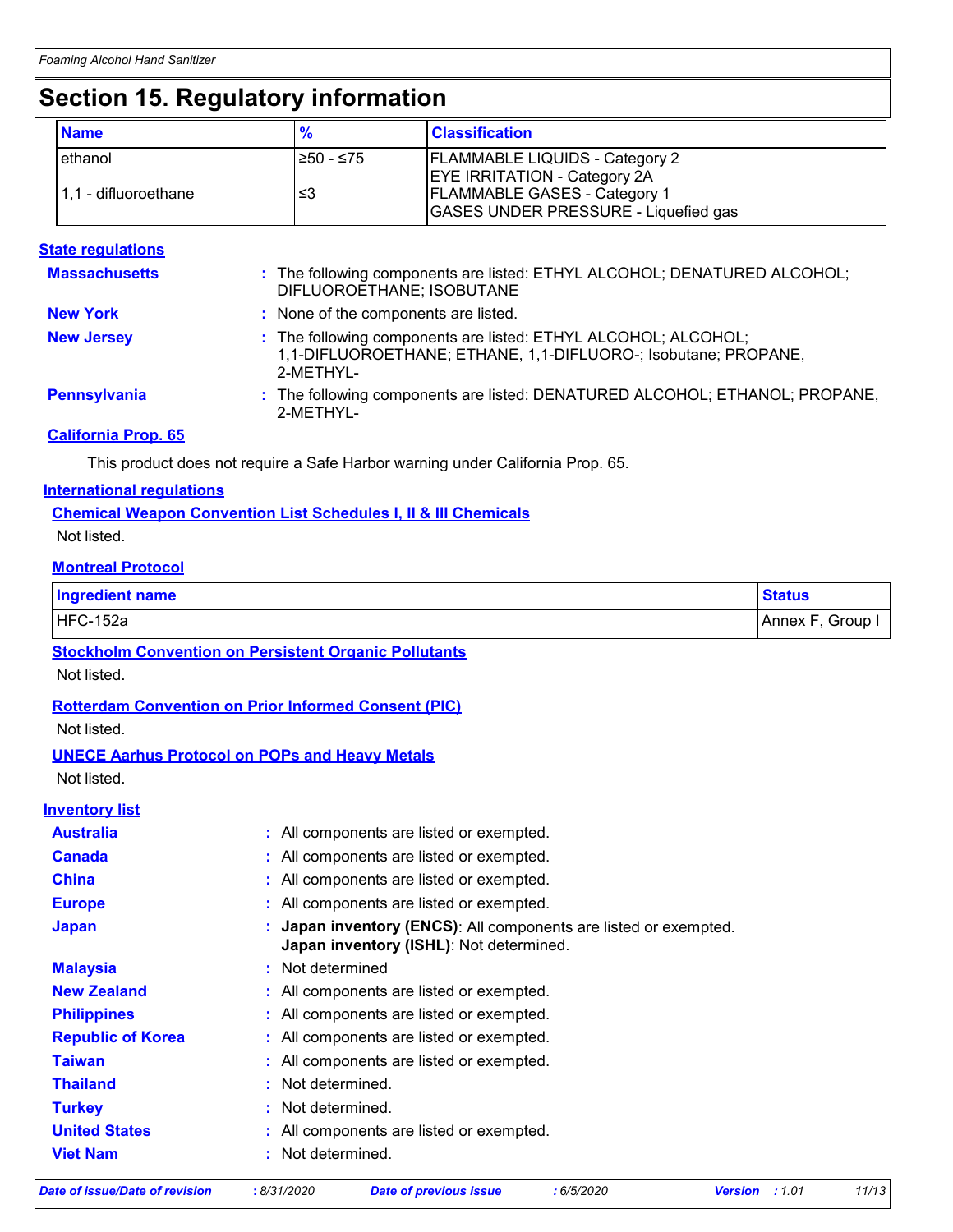# **Section 16. Other information**

**Hazardous Material Information System (U.S.A.)**



**Caution: HMIS® ratings are based on a 0-4 rating scale, with 0 representing minimal hazards or risks, and 4 representing significant hazards or risks. Although HMIS® ratings and the associated label are not required on SDSs or products leaving a facility under 29 CFR 1910.1200, the preparer may choose to provide them. HMIS® ratings are to be used with a fully implemented HMIS® program. HMIS® is a registered trademark and service mark of the American Coatings Association, Inc.**

**The customer is responsible for determining the PPE code for this material. For more information on HMIS® Personal Protective Equipment (PPE) codes, consult the HMIS® Implementation Manual.**

**National Fire Protection Association (U.S.A.)**



**Reprinted with permission from NFPA 704-2001, Identification of the Hazards of Materials for Emergency Response Copyright ©1997, National Fire Protection Association, Quincy, MA 02269. This reprinted material is not the complete and official position of the National Fire Protection Association, on the referenced subject which is represented only by the standard in its entirety.**

**Copyright ©2001, National Fire Protection Association, Quincy, MA 02269. This warning system is intended to be interpreted and applied only by properly trained individuals to identify fire, health and reactivity hazards of chemicals. The user is referred to certain limited number of chemicals with recommended classifications in NFPA 49 and NFPA 325, which would be used as a guideline only. Whether the chemicals are classified by NFPA or not, anyone using the 704 systems to classify chemicals does so at their own risk.**

#### **Procedure used to derive the classification**

|                                                                          | <b>Classification</b>                                                                                                                                                                                                                                                                                                                                                                                                                                                                                                                                           | <b>Justification</b>                     |
|--------------------------------------------------------------------------|-----------------------------------------------------------------------------------------------------------------------------------------------------------------------------------------------------------------------------------------------------------------------------------------------------------------------------------------------------------------------------------------------------------------------------------------------------------------------------------------------------------------------------------------------------------------|------------------------------------------|
| FLAMMABLE AEROSOLS - Category 2<br>GASES UNDER PRESSURE - Compressed gas |                                                                                                                                                                                                                                                                                                                                                                                                                                                                                                                                                                 | Expert judgment<br>On basis of test data |
| <b>History</b>                                                           |                                                                                                                                                                                                                                                                                                                                                                                                                                                                                                                                                                 |                                          |
| <b>Date of printing</b>                                                  | : 8/31/2020                                                                                                                                                                                                                                                                                                                                                                                                                                                                                                                                                     |                                          |
| Date of issue/Date of<br>revision                                        | : 8/31/2020                                                                                                                                                                                                                                                                                                                                                                                                                                                                                                                                                     |                                          |
| Date of previous issue                                                   | : 6/5/2020                                                                                                                                                                                                                                                                                                                                                                                                                                                                                                                                                      |                                          |
| <b>Version</b>                                                           | : 1.01                                                                                                                                                                                                                                                                                                                                                                                                                                                                                                                                                          |                                          |
| <b>Key to abbreviations</b>                                              | $:$ ATE = Acute Toxicity Estimate<br><b>BCF</b> = Bioconcentration Factor<br>GHS = Globally Harmonized System of Classification and Labelling of Chemicals<br>IATA = International Air Transport Association<br>IBC = Intermediate Bulk Container<br><b>IMDG = International Maritime Dangerous Goods</b><br>LogPow = logarithm of the octanol/water partition coefficient<br>MARPOL = International Convention for the Prevention of Pollution From Ships, 1973<br>as modified by the Protocol of 1978. ("Marpol" = marine pollution)<br>$UN = United Nations$ |                                          |
| <b>References</b>                                                        | : Not available.                                                                                                                                                                                                                                                                                                                                                                                                                                                                                                                                                |                                          |
|                                                                          | $\nabla$ Indicates information that has changed from previously issued version.                                                                                                                                                                                                                                                                                                                                                                                                                                                                                 |                                          |

| Date of issue/Date of revision<br>8/31/2020 | Date of previous issue | : 6/5/2020 | <b>Version</b> : 1.01 | 12/13 |
|---------------------------------------------|------------------------|------------|-----------------------|-------|
|---------------------------------------------|------------------------|------------|-----------------------|-------|